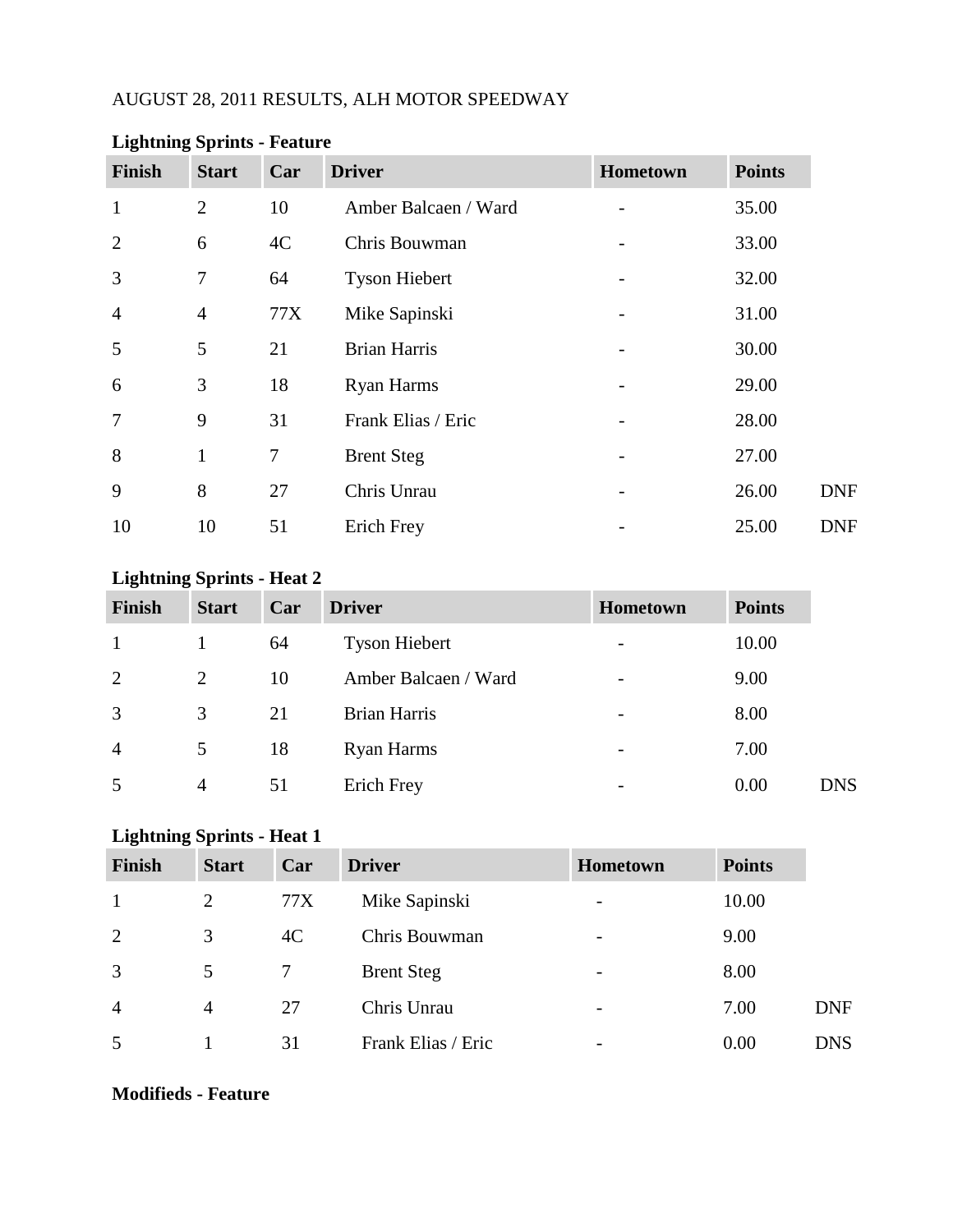| Finish         | <b>Start</b>   | Car          | <b>Driver</b>        | Hometown | <b>Points</b> |
|----------------|----------------|--------------|----------------------|----------|---------------|
| $\mathbf{1}$   | $\overline{2}$ | $29K$        | Ryan Kereluk         |          | 35.00         |
| $\overline{2}$ | $\overline{7}$ | $\mathbf{2}$ | Aaron Holtan         |          | 33.00         |
| 3              | $\overline{4}$ | 20X          | Darian Boyce         |          | 32.00         |
| $\overline{4}$ | 5              | 10W          | Ward Imrie           |          | 31.00         |
| 5              | 17             | 1R           | <b>Rick Delaine</b>  |          | 30.00         |
| 6              | 14             | $5E$         | Shane Edginton       |          | 29.00         |
| 7              | $8\,$          | 74           | Dustin Wahl          |          | 28.00         |
| 8              | 13             | 75           | Jamen Foss           |          | 27.00         |
| 9              | 3              | 27           | <b>Bryan Dorge</b>   |          | 26.00         |
| 10             | 12             | <b>9M</b>    | Lee Mcrae            |          | 25.00         |
| 11             | 11             | 96           | Al Taks              |          | 24.00         |
| 12             | 9              | 52           | <b>Steve Glass</b>   |          | 23.00         |
| 13             | 10             | 54           | <b>Brodie Dobson</b> |          | 22.00         |
| 14             | 16             | 71           | Derrick Big Eagle    |          | 21.00         |
| 15             | $\mathbf{1}$   | 01           | Joey Galloway        |          | 20.00         |
| 16             | 6              | 9            | <b>Scott Greer</b>   |          | 19.00         |
| 17             | 15             | 40           | <b>Henry Peters</b>  |          | 0.00          |

### **Modifieds - Heat 2**

| Finish         | <b>Start</b>   | Car            | <b>Driver</b>        | Hometown | <b>Points</b> |
|----------------|----------------|----------------|----------------------|----------|---------------|
| $\mathbf{1}$   | $\overline{2}$ | $\overline{2}$ | Aaron Holtan         |          | 10.00         |
| $\overline{2}$ | $\mathbf{1}$   | 01             | Joey Galloway        |          | 9.00          |
| 3              | 6              | 10W            | Ward Imrie           |          | 8.00          |
| $\overline{4}$ | $\overline{4}$ | 74             | Dustin Wahl          |          | 7.00          |
| 5              | 5              | 54             | <b>Brodie Dobson</b> |          | 6.00          |
| 6              | 8              | 9M             | Lee Mcrae            |          | 5.00          |
| $\overline{7}$ | 7              | 5E             | Shane Edginton       |          | 4.00          |
| 8              | 3              | 71             | Derrick Big Eagle    |          | 3.00          |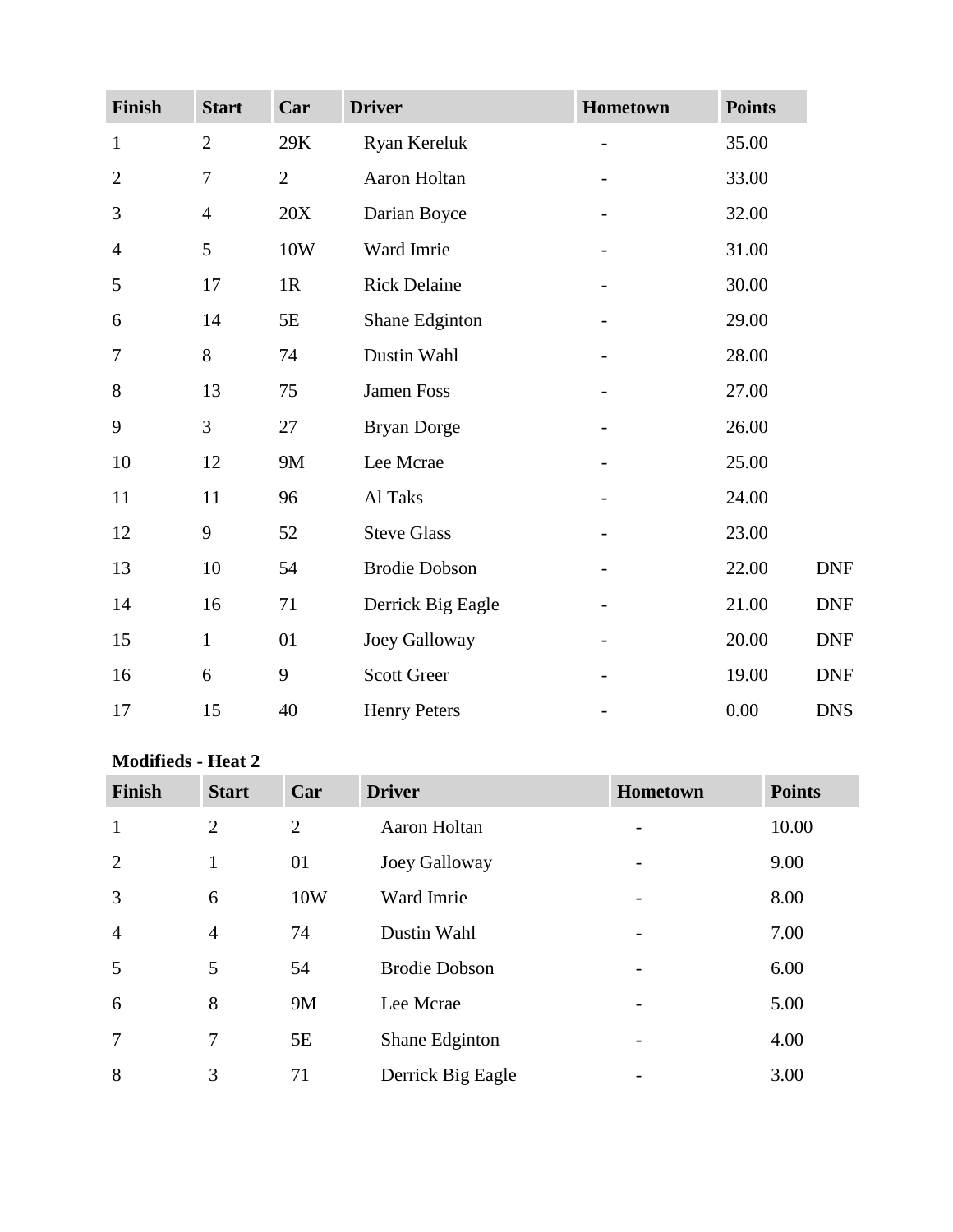### **Modifieds - Heat 1**

| <b>Finish</b>  | <b>Start</b>   | Car            | <b>Driver</b>       | Hometown | <b>Points</b> |
|----------------|----------------|----------------|---------------------|----------|---------------|
| 1              | 3              | 9              | <b>Scott Greer</b>  |          | 10.00         |
| $\overline{2}$ | 5              | 20X            | Darian Boyce        |          | 9.00          |
| 3              | $\overline{4}$ | 27             | <b>Bryan Dorge</b>  |          | 8.00          |
| $\overline{4}$ | $\overline{2}$ | 29K            | Ryan Kereluk        |          | 7.00          |
| 5              | $\overline{7}$ | 52             | <b>Steve Glass</b>  |          | 6.00          |
| 6              | 8              | 96             | Al Taks             |          | 5.00          |
| $\overline{7}$ | 6              | 75             | Jamen Foss          |          | 4.00          |
| 8              | 1              | 40             | <b>Henry Peters</b> |          | 3.00          |
| 9              | 9              | 1 <sub>R</sub> | <b>Rick Delaine</b> |          | 0.00          |

## **Street Stock - Feature**

| Finish         | <b>Start</b>   | Car     | <b>Driver</b>       | Hometown | <b>Points</b> |            |
|----------------|----------------|---------|---------------------|----------|---------------|------------|
| $\mathbf{1}$   | 5              | 39      | <b>Shawn Teunis</b> |          | 35.00         |            |
| 2              | $\overline{2}$ | 24      | James Wall          |          | 33.00         |            |
| 3              | $\mathbf{1}$   | 2L      | Art Linert          |          | 32.00         |            |
| $\overline{4}$ | $8\,$          | 14      | Pete Letkemen       |          | 31.00         |            |
| 5              | 3              | $11$ JR | Shane Holden        |          | 30.00         |            |
| 6              | $\overline{4}$ | 71      | Masen Big Eagle     |          | 29.00         |            |
| 7              | 6              | $\tau$  | Gord Faithful       |          | 28.00         |            |
| 8              | 10             | 4R      | Albert Unrau        |          | 27.00         |            |
| 9              | 7              | 13      | Alex Johnson        |          | 26.00         | <b>DNF</b> |
| 10             | 9              | 51      | <b>Mark Teunis</b>  |          | 0.00          | <b>DNS</b> |

#### **Street Stock - Heat 2**

| <b>Finish</b> | <b>Start</b> | Car  | <b>Driver</b>       | Hometown                 | <b>Points</b> |
|---------------|--------------|------|---------------------|--------------------------|---------------|
|               |              | 11JR | Shane Holden        | $\overline{\phantom{a}}$ | 10.00         |
|               |              | 14   | Pete Letkemen       | $\overline{\phantom{0}}$ | 9.00          |
|               |              | 39   | <b>Shawn Teunis</b> | $\overline{\phantom{0}}$ | 8.00          |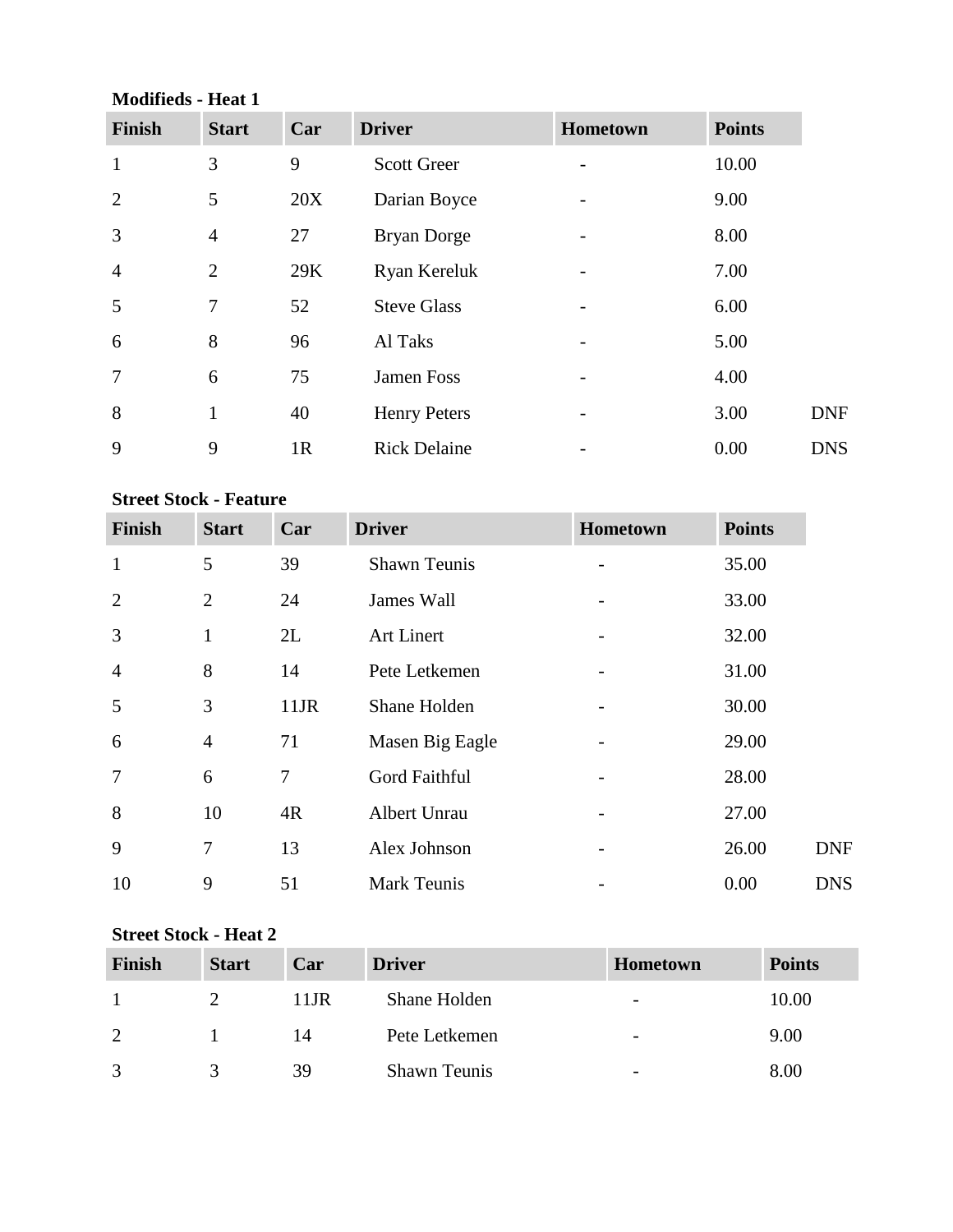| 4 |    | Masen Big Eagle | $\overline{\phantom{0}}$ | 7.00 |
|---|----|-----------------|--------------------------|------|
|   | 4R | Albert Unrau    | $\overline{\phantom{0}}$ | 6.00 |

| <b>Street Stock - Heat 1</b> |              |     |                    |          |               |            |  |  |
|------------------------------|--------------|-----|--------------------|----------|---------------|------------|--|--|
| <b>Finish</b>                | <b>Start</b> | Car | <b>Driver</b>      | Hometown | <b>Points</b> |            |  |  |
|                              |              | 24  | James Wall         |          | 10.00         |            |  |  |
| 2                            | 3            | 2L  | <b>Art Linert</b>  |          | 9.00          |            |  |  |
| 3                            | 2            | 13  | Alex Johnson       |          | 8.00          |            |  |  |
| $\overline{4}$               | 4            | 7   | Gord Faithful      |          | 7.00          |            |  |  |
| 5                            | 5            | 51  | <b>Mark Teunis</b> |          | 0.00          | <b>DNS</b> |  |  |

## **Super Trucks - Feature**

| <b>Finish</b>  | <b>Start</b>   | Car | <b>Driver</b>          | Hometown | <b>Points</b> |            |
|----------------|----------------|-----|------------------------|----------|---------------|------------|
| 1              | 3              | 48  | Jerome Guyot           |          | 35.00         |            |
| $\overline{2}$ | $\overline{4}$ | 18  | <b>Dustin Enns</b>     |          | 33.00         |            |
| 3              | $\overline{2}$ | 04  | Wayne Grosky           |          | 32.00         |            |
| $\overline{4}$ | 8              | 55  | Murray Kozie           |          | 31.00         |            |
| 5              | 6              | 44  | <b>Austin Hunter</b>   |          | 30.00         |            |
| 6              | 9              | 8   | Phil Taylor            |          | 29.00         |            |
| $\overline{7}$ | 5              | 25  | Eric Guyot             |          | 28.00         |            |
| 8              | $\mathbf{1}$   | 57  | <b>Brandon Labatte</b> |          | 27.00         | <b>DNF</b> |
| 9              | 7              | 88  | Jeff Rempel            |          | 0.00          | <b>DNS</b> |

# **Super Trucks - Heat**

| Finish         | <b>Start</b>   | Car | <b>Driver</b>          | <b>Hometown</b>          | <b>Points</b> |
|----------------|----------------|-----|------------------------|--------------------------|---------------|
| $\mathbf{1}$   | 3              | 18  | <b>Dustin Enns</b>     | -                        | 10.00         |
| 2              | $\overline{2}$ | 57  | <b>Brandon Labatte</b> | $\overline{\phantom{0}}$ | 9.00          |
| $\overline{3}$ | 5              | 04  | Wayne Grosky           | -                        | 8.00          |
| $\overline{4}$ | 7              | 48  | Jerome Guyot           |                          | 7.00          |
| 5              | 8              | 25  | Eric Guyot             | $\overline{\phantom{0}}$ | 6.00          |
| 6              | 6              | 44  | <b>Austin Hunter</b>   |                          | 5.00          |